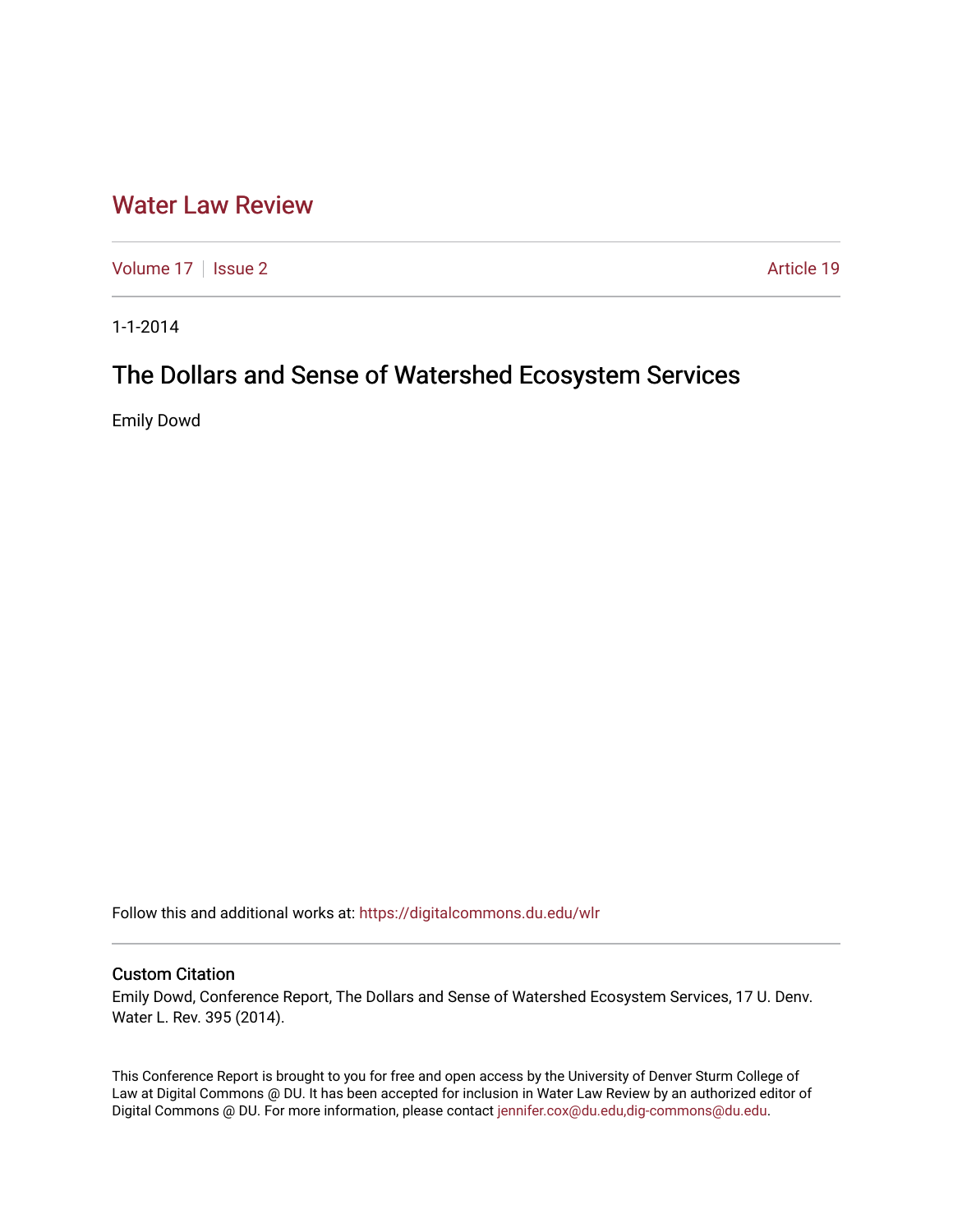growth plans, redirecting sprawl around transit centers, maintaining growth allocations, and creating a new policy called "Metro Vision", which seeks to concentrate fifty percent of the new housing and seventy-five percent of the new employment in urban centers. The next steps for Aurora include major revisions to tap fees and rates, new park and open space dedications, re-zonings along the urban centers, and designation of new urban centers.

Overall, the panel provided a detailed overview about how land use issues and water use issues significantly affect each other, and how developers need to address both concerns.

Devon Bell

#### THE DOLLARS **AND SENSE** OF WATERSHED ECOSYSTEM **SERVICES**

Nearly four hundred guests attended the twenty-third annual Rocky Mountain Land Use Institute ("RMLUI") conference, which addressed the topic "Moving Beyond Recession: What's Next?" The conference drew private and municipal planners, land use attorneys, public officials, developers, and many others to the University of Denver Sturm College of Law for three days and presented over forty panels of speakers.

The session titled "The Dollars and Sense of Watershed Ecosystem Services" included a moderator and three speakers that explained what ecosystem services are-specifically relating to watersheds-and offered examples ranging from the global context to local watershed protection efforts.

"Ecosystem services" are the collective benefits humans receive from a healthy, well-functioning ecosystem. To give a simple example, upstream vegetation filters harmful contaminants out of water as it moves downstream. Ecosystem services fall into four categories: supporting services, regulating services, provisioning services, and cultural services. Watershed ecosystems primarily provide a regulating service in the form of cleaner water for human use because healthy ecosystems naturally purify water. The panelists used watersheds in Colorado as an example. When watersheds in high elevations are healthy, cleaner water flows into reservoirs, allowing water providers like the Denver Board of Water Commissioners ("Denver Water") to save money on purification. The panelists focused on how watersheds and users can fund and provide ecosystem services that can help to maintain healthy watersheds.

Devon Buckels, a member of the American Institute of Certified Planners, moderated the panel. Buckels works for the Environmental Protection Agency as an Urban Waters Partnership Coordinator and serves on **the** Denver Sustainability Advisory Council. Through these positions, he plays an important role in the South Platte River Urban Waters Partnership, making his background well suited for moderating a discussion on watershed ecosystem services.

The first panelist, Kate Hamilton, an independent consultant and member of the Colorado Governors' Climate and Forest Task Force, offered a global perspective on ecosystem services. Hamilton studies what water users currently pay for ecosystem services worldwide. She stressed that this is different than measuring the value of ecosystem services because the value incorporates many different considerations and indirect benefits that actual payments do not.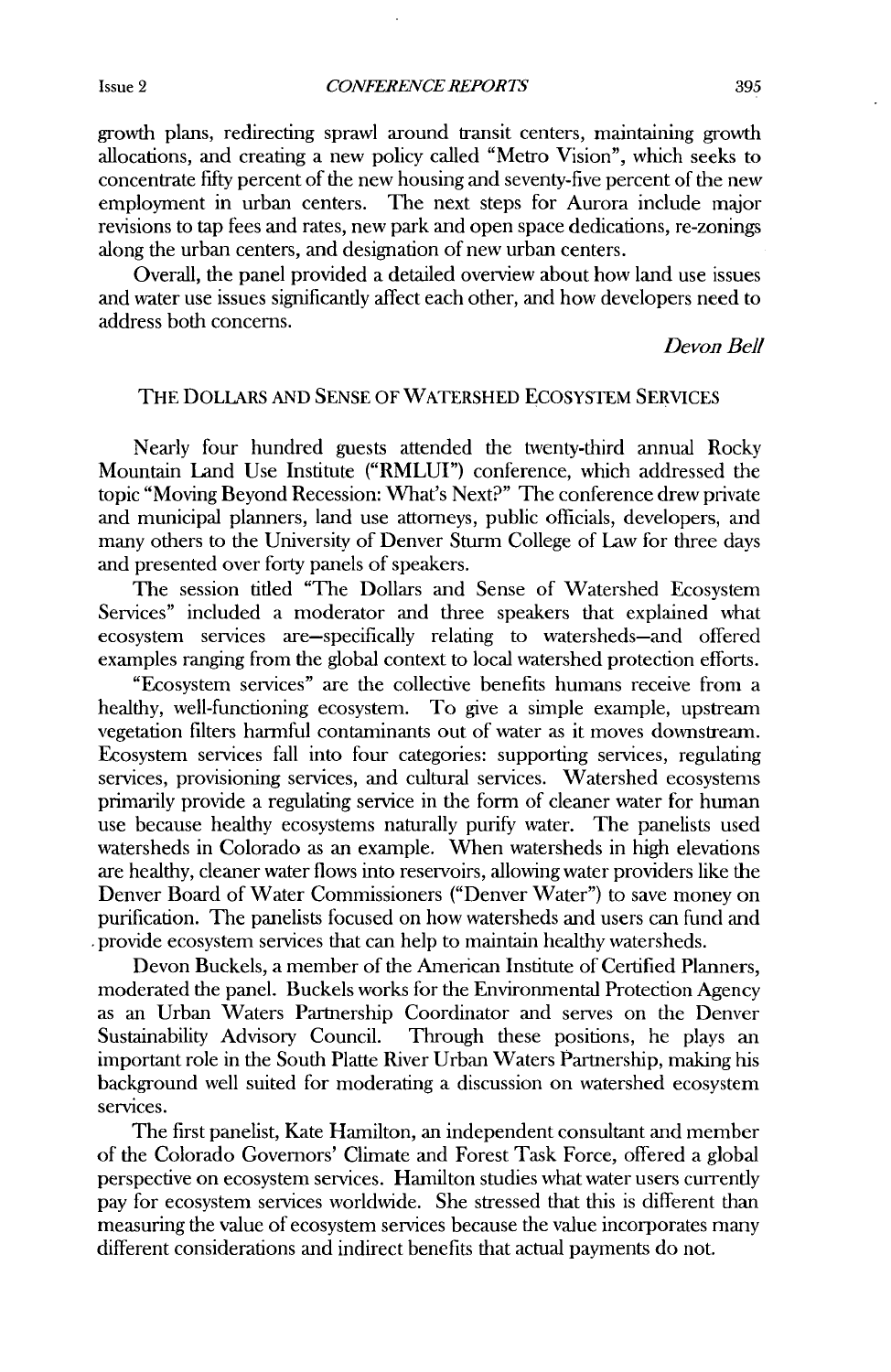Hamilton divided ecosystem services payments into three major groups: **(i)** payments made **by** companies driven **by** regulation, (ii) payments made **by** governments, and (iii) purely voluntary payments, such as Earth Day treeplanting. Hamilton pointed out that the phrase "ecosystem services" encompasses a wide range of services from carbon sequestration and trading, to pest control and air purification. **She** remarked that unlike other environmental markets such as carbon trading, watershed ecosystem service programs require unique tailoring for each watershed.

Hamilton stated that watersheds receive the most money globally of any ecosystem service. Hamilton also described "watershed payments" as essential to the management of our "natural infrastructure" because they identify and protect the benefits ecosystem services provide that we depend on, like pollution filtration or flood control. However, Hamilton noted that amongst watershed services programs, there is a great variation in the degree of monitoring and measurement of the benefits watershed payments provide. This issue makes it difficult for economists to quantify the impact of these programs.

The next speaker was Travis Warziniack, a **U.S.** Forest Service **("USFS")** economist with the Rocky Mountain Research Station's Human Dimensions program. Warziniack focused on the evaluation of watershed ecosystem services with respect to providing safe drinking water. According to Warziniack, the USFS's "Forests to Faucets" surface drinking water program identifies key watersheds that would benefit from watershed payments. To qualify for the program, an area of **USFS** land must supply drinking water, be threatened **by** development, and must have consumer demand for the water. Warziniack mentioned that **USFS** land is the largest single provider of water in Colorado, supplying around sixty-eight percent of the state's surface water; indeed, the federal government owns nearly forty percent of Colorado land.

Warziniack also discussed Code of Federal Regulations **36 S 219.1 ("USFS** Rule"), which sets forth rules and regulations pertaining to National Forest system land management planning. This 2012 **USFS** Rule provides a legal structure that compels the **USFS** to employ ecosystem services programs in conjunction with other uses of the land.

He expressed frustration with the drafting of this section of the **USFS** Rule. Warziniack suggested that many **USFS** foresters would prefer to take an approach similar to zoning in the municipal land use context-that is, the **USFS** would prefer to designate certain areas for elk habitat, other areas for hiking, and separate areas for watershed conservation. However, the 2012 **USFS** Rule requires multiple uses of the same land. Thus, areas selected for watershed conservation often must perform another function, such as allowing mountain bike trails. Warziniack indicated that the **USFS** Rule prevents foresters from using their discretion in implementing their preferred forest management techniques. In light of the **USFS** Rule and greater general publicity of forestry practices, Warziniack submitted that the renewed widespread interest in forest management **by** non-foresters stems from fiscal concerns caused **by** wildfires. As recent wildfires have demonstrated, the alternative to responsible forest management and strategic watershed ecosystem service payments is extraordinarily expensive.

Finally, Don Kennedy, an environmental scientist and member of Denver